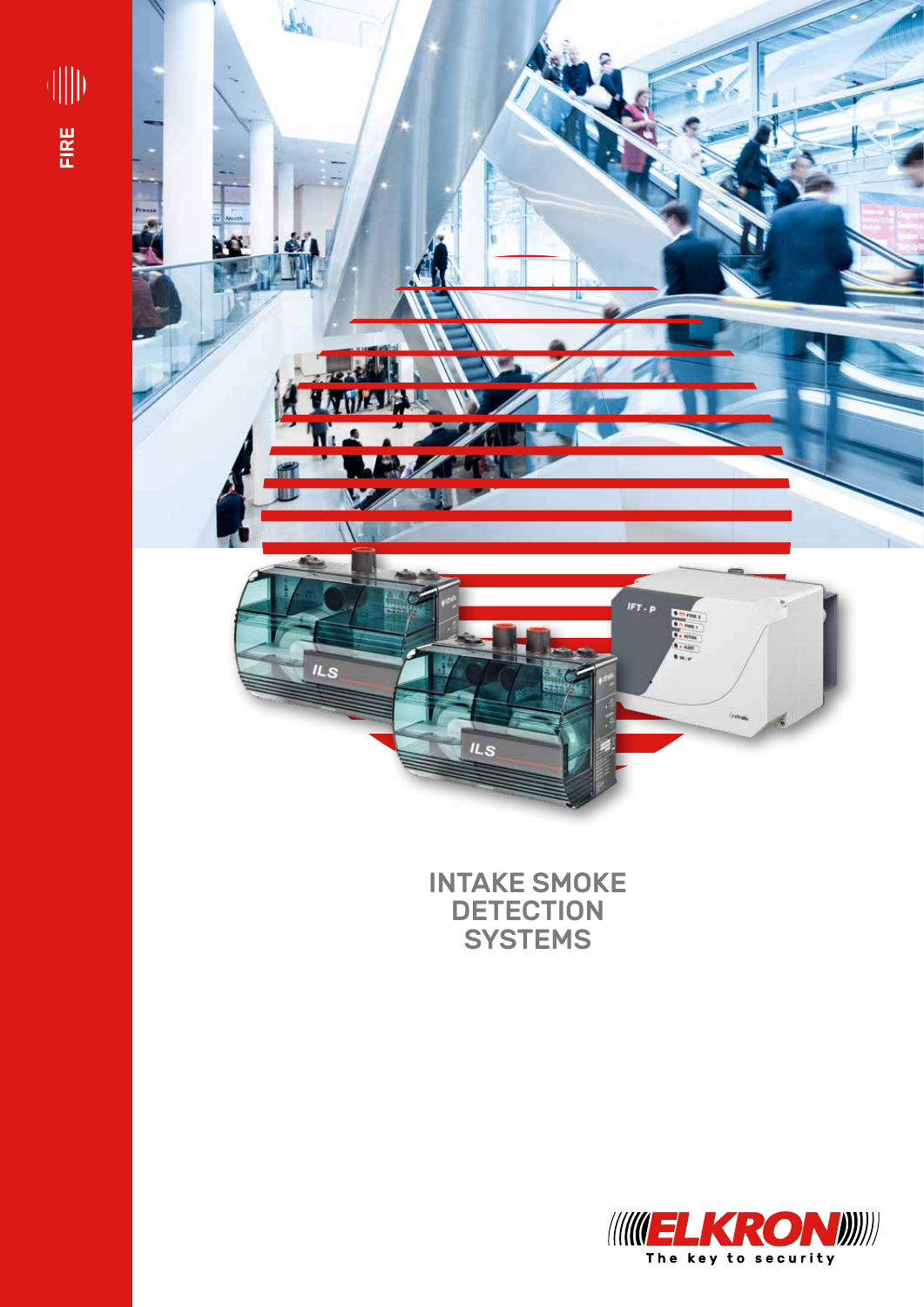# ILS-1, ILS-2 INTAKE SMOKE DETECTORS

The ILS-1 or ILS-2 intake smoke detectors take actively the air from the protected area through pipes on which sampling holes are made. The equipment features built-in smoke sensors.

Both models use a highly performing exhauster and flow control circuits able to signal hole clogging, or when the intake pipe is no longer tight. The alarm levels (no.3 per each channel) are displayed through LED, the smoke concentration value is displayed on a 10-element display and fault LEDs signal any high and low flow anomalies.



item no. 80SD1D00123 item no. 80SD1E00123



#### **Features**

- $\checkmark$  Number of detectors (included in the supply): 1 (ILS1) or 2
	- $(II, S2)$
- $\times$ 1 or 2 alarm zones
- Sensitivity settable from 0.06÷6% Obs/m
- Filter: cartridge for dust. External filter option
- $\checkmark$  1 or 2 x 100 m sampling pipes with  $\frac{3}{4}$ " or 25 mm diameter
- Operating temperature: -10°÷60°C
- $\vee$  Operating humidity: 10÷95% NC
- $\vee$  Protection class: IP65
- $\vee$  Mechanical inspectionable and interchangeable filter
- $\vee$  One flow air sensor per pipe
- Power supply 24Vdc@300mA (typical)
- Relays for PREALARM, ALARM, FAILURE on each pipe (SPDT)
- $\vee$  LED display for indicating the smoke concentration in each pipe
- $\checkmark$  Key for quick start (programming software not required)
- Power supply: 24 Vdc
- Absorption: max 300 mA
- $\checkmark$  Dimensions (L x H x D): 259 x 194 x 166 mm

### **Applications**

- False-ceilings, under-floors
- Warehouses, Shopping Centres
- Libraries, Museums, Buildings of high historical and architectural importance
- $\checkmark$  Hotels, banks, hospitals, prisons, metro stations
- $\checkmark$  Inaccessible areas
- Equipment rooms
- Environments with polluted or unusable atmosphere
- $\vee$  Environments where a low design impact is required

## **Certifications**

- VdS
- $\checkmark$  CE EMC
- CPD EN54-20 certification with relevant classes. Possibility to operate in class A (3 holes), B (6 holes), C (18 holes).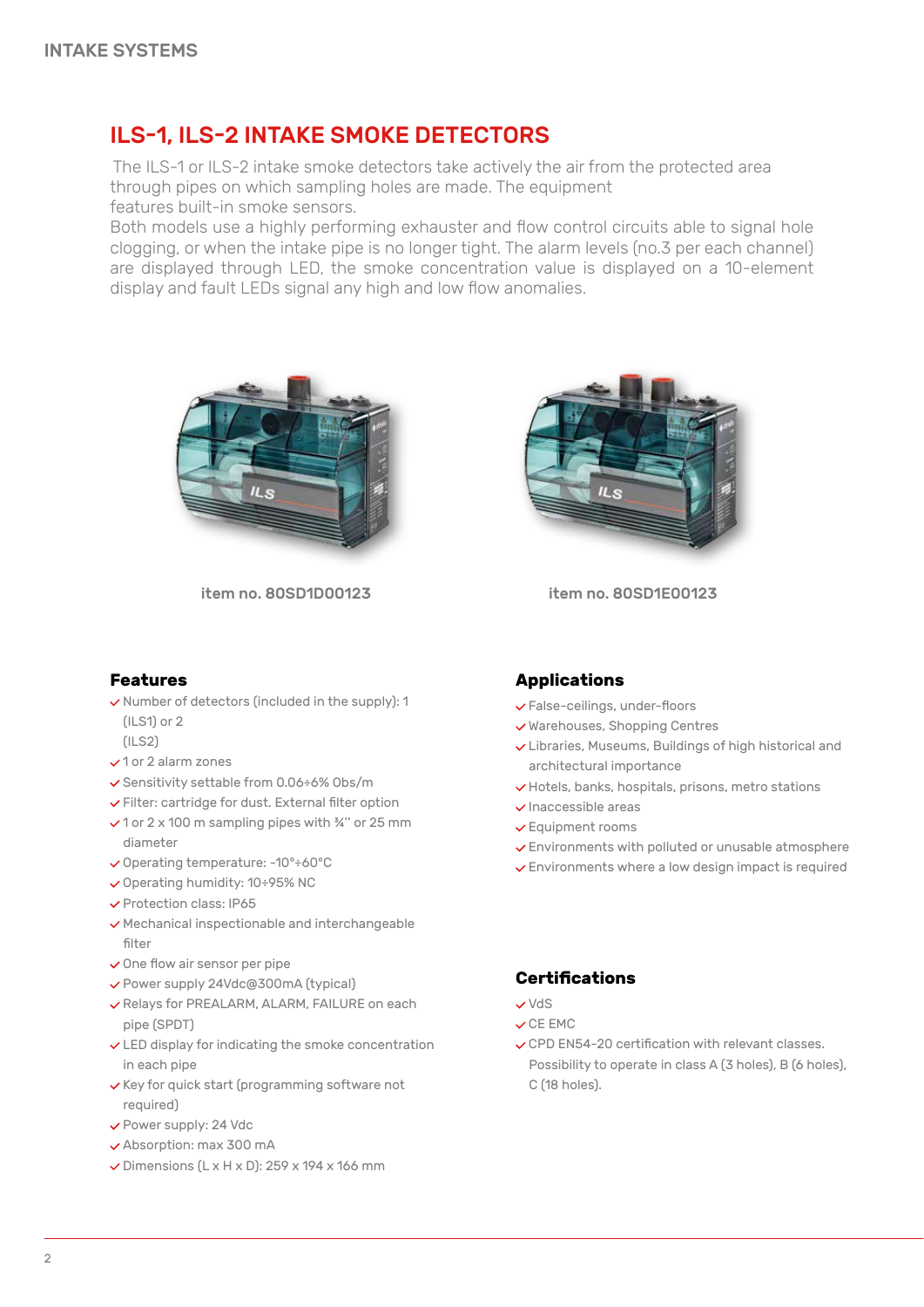

The IFT-P 2-channel/single zone laser intake smoke detector takes the air sample from the area to protect, through a piping network, using an intake fan that creates negative pressure inside the sampling network. The air taken from the intake network is sent to a cylindrical analysis chamber. A laser beam crosses the chamber radially and illuminates any smoke particle that is on its path. The light caused by the distortion of the laser beam that detects the smoke particle is "captured" by the walls of the analysis chamber, analysing the quantity of distorted light and comparing it to the initial emission. A particle that causes a distortion of 0.01% of darkening/metre is already detectable.



item no. 80SD1F00123

#### **Features**

#### $\checkmark$ 1 alarm zone

- 2 x 100 m sampling pipes with ¾'' or 25 mm diameter
- $\vee$  Detection field: 0.01%  $\div$  20% Obs/m
- $\checkmark$  Reading resolution: 0.01%
- $\vee$  4 Freely programmable alarm thresholds (Alert, Action, Fire1, Fire2)
- Event log (20,000 events of FIFO type)
- $\vee$  Mechanical inspectionable and interchangeable filter
- $\checkmark$  Calibration and monitoring of sampling flows
- $\checkmark$  Programmable intervention delays
- $\vee$  Optional clean air reference channel compensation
- RS232 communication, TCP/IP communication
- Digital outputs:
- 1 common malfunction relay (SPDT)
- 4 relays for each programmable threshold: Alert, Action, Fire1, Fire2 (SPDT)
- $\vee$  Remote display panel option
- 4-relay expansion card (SPDT)
- $\vee$  Power supply 24 Vdc
- Absorption: from 500 mA (min) to 1.2 A (max)
- $\checkmark$  Dimensions (L x H x D): 254 x 180 x 165 mm

### **Applications**

- $\vee$  Automatic storages and deposits with high stacking levels
- $\checkmark$  Cold stores
- Waste treatment and collection centres
- $\checkmark$  Biomass treatment and collection centres
- Environments with normal presence of humidity or suspended particles
- Computing centres, Hospitals, Clean Rooms
- Libraries, Museums, Buildings of high historical and architectural importance

## **Certifications**

- VdS
- $YFM$
- $V$ UL
- CE EMC, LVD, CPD
- CPD EN54-20 certification with relevant classes. Possibility to operate in class A (16 holes/0.04% obs/m), B (72 holes/0.04% obs/m), C (72 holes/0.1% obs/m).

**FIRE**